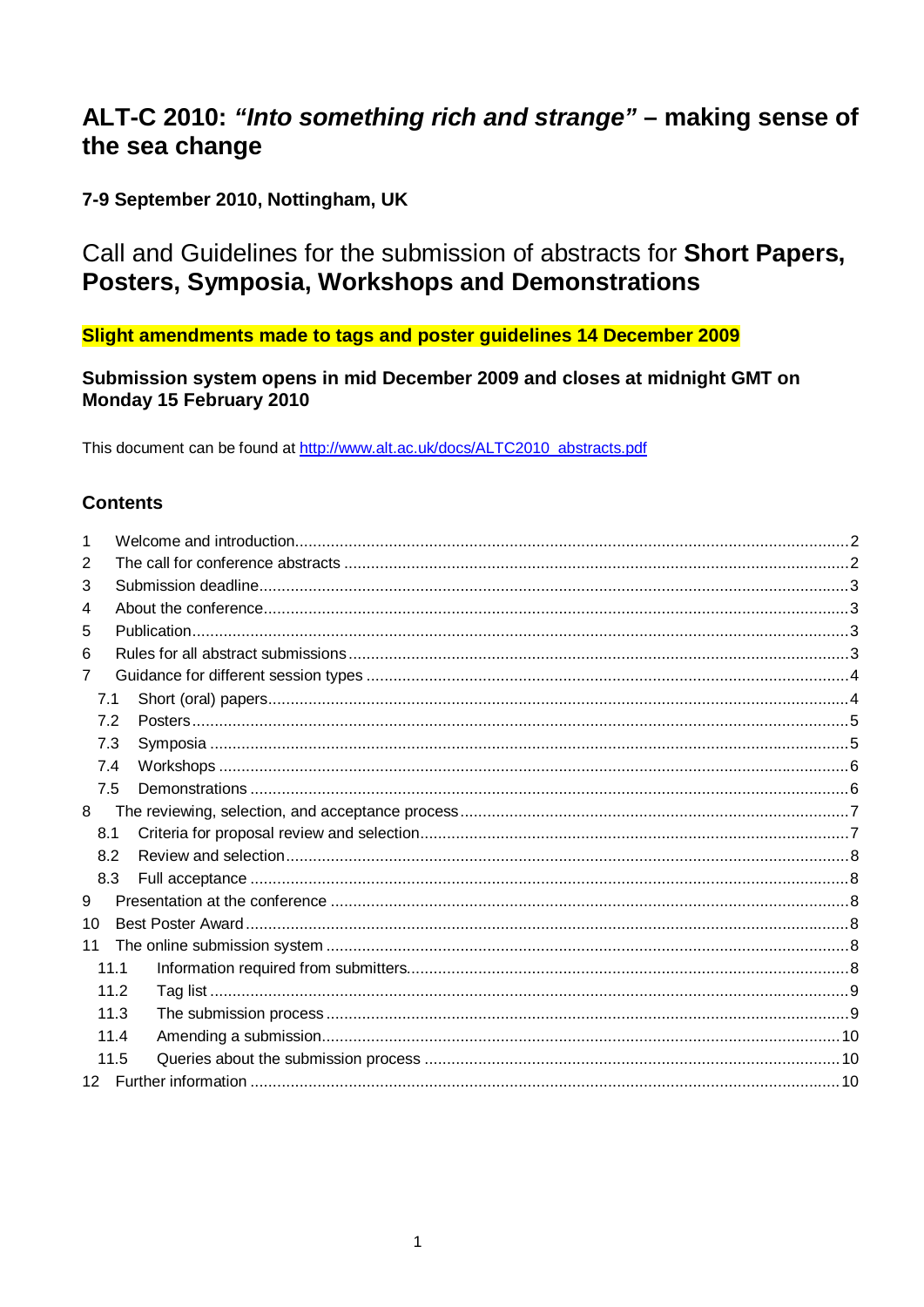## <span id="page-1-0"></span>**1 Welcome and introduction**

**Welcome**. Whether you've been involved in ALT for years, are new to the learning technology domain, or are an experienced policy maker, researcher, writer, or presenter from other fields, please take the time to review this call and guidelines document. With your help we can make the 2010 ALT Conference a truly outstanding, influential, and enjoyable event.

The Association for Learning Technology's annual conference (ALT-C) helps to fulfill five of ALT's aims, namely:

- **Facilitating collaboration between practitioners, researchers, and policy makers;**
- spreading good practice in the use of learning technology;
- raising the profile of research in learning technology;
- supporting the professionalisation of leaning technologists;
- **EXECONTRE** contributing to the development of policy.

In line with these aims, ALT, the Conference Co-Chairs, and the ALT-C 2010 Programme Committee call for high quality proposals for inclusion in the ALT-C 2010 programme.

#### **This document is the call and guidelines for abstract-based submissions, namely: short papers; posters; symposia; workshops; and demonstrations**.

A companion document is the call and guidelines for proceedings papers [\(http://www.alt.ac.uk/docs/ALTC2010\\_proceedings\\_papers.pdf](http://www.alt.ac.uk/docs/ALTC2010_proceedings_papers.pdf)), which is also accompanied by a research paper template [\(http://www.alt.ac.uk/docs/ALTC2010\\_proceedings\\_paper\\_template.doc\)](http://www.alt.ac.uk/docs/ALTC2010_proceedings_paper_template.doc).

## **2 The call for conference abstracts**

We invite the submission of abstracts for sessions of the following types.

- Short papers (20 minutes as part of a 40, 60 or 80 minute session, comprising approximately 12 minutes presentation and 8 minutes for discussion).
- Posters.
- **Symposia (60 or occasionally 80 minutes).**
- **Workshops (60 minutes).**
- Demonstrations (30 minutes as part of a 60 or 90 minute session).

Submissions should address one or more of:

- any of the five themes of the conference described in section 4 below;
- any aspect of learning technology; including future directions, in terms both of technologies themselves, and their effect on learning and teaching, organisational structures, and individual roles and responsibilities including those of learners.

Given the conference title we are particularly interested this year in rich, strange, innovative and creative presentations, provided that we are convinced that these will be of high quality, and of interest to conference delegates.

In line with the sea-change part of the conference title, proposals which describe significant changes in the characteristics of the participants or the nature of LT design and delivery are particularly welcome. However, quality, and relevance to the overall focus of ALT-C 2010 remain the overriding criteria.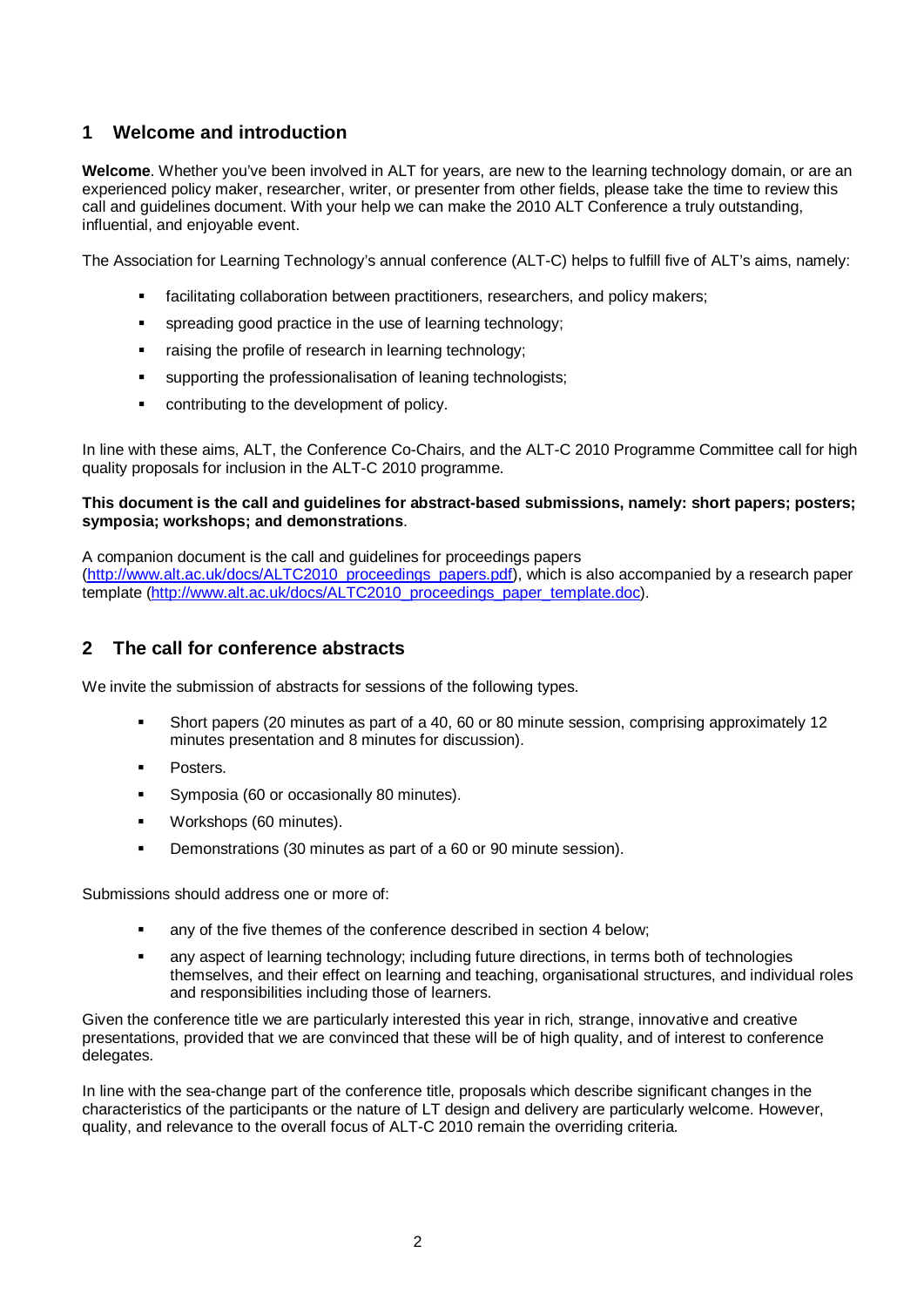# <span id="page-2-0"></span>**3 Submission deadline**

The deadline for submissions is **midnight GMT on Monday 15 February 2009.**

## **4 About the conference**

The conference title, drawing on Shakespeare's The Tempest, is *"Into something rich and strange"* **– making sense of the sea change.** 

Learning technology is part of the fabric of formal and informal learning. Meanwhile, a sea-change is taking place. The sea-change involves a structural and pervasive shift in the nature of the Internet. We and our learners are (in the main) always connected; the devices we use are growing in capability and diversity; and the information environment and the tools and services that we use to navigate and to interact with it and with each other are in great flux.

To this has to be added a possible sea-change in funding (specifically a likely ebb tide). We need to increase effectiveness, productivity and quality whilst institutional and agency budgets are reducing, rather than to just promise improvements. This involves us ensuring the spread of those innovations that are scalable and of long term value, both educationally and financially, whilst keeping learners and learning at the heart of our thinking.

Accordingly, the ALT-C 2010 themes will be:

- the changing paradigms and structures for learning;
- **EXECT** increasing productivity and effectiveness, whilst mitigating risk:
- **Fig. 2** responding to and shaping the organisational landscape;
- **EXECT** meeting the changing expectations and needs of learners, employers and society;
- the changing design skills and knowledge needed to support learning and teaching with technology.

At the risk of extending the maritime metaphor too far, the next period may bring exceptional tidal variation; a need to rely more on the growing navigational skills of learners than has been the case hitherto as well as to move more in convoys; and a need to cast off some anchors that have previously been firmly grounded. Professionalism amongst practitioners has been the basis for coping with sea changes over many years and this case is no exception.

Accordingly ALT-C 2010 will provide an excellent forum for practitioners, researchers and policy-makers from all sectors to come together to explore, reflect, and learn, thus better to cope with future disjunctions in practice.

## **5 Publication**

Accepted abstracts will appear in print before the conference, and online.

The printed collection of abstracts will be identified by an ISBN.

After the conference the abstracts, will, at ALT's discretion, be hosted online in ALT's repository.

## **6 Rules for all abstract submissions**

For short papers, posters, symposia, workshops and demonstrations:

- The maximum word count is 350 words. Any references will **not** be counted towards the 350 word limit. Longer abstracts will not be reviewed.
- Any references should be limited to those that really are key to the contents of the abstract ideally two or three and under no circumstances more than six – and should follow the Chicago Author-Date System, which is described in full at [http://www.tandf.co.uk/journals/authors/style/reference/tf\\_F.pdf.](http://www.tandf.co.uk/journals/authors/style/reference/tf_F.pdf) (An example is given below.)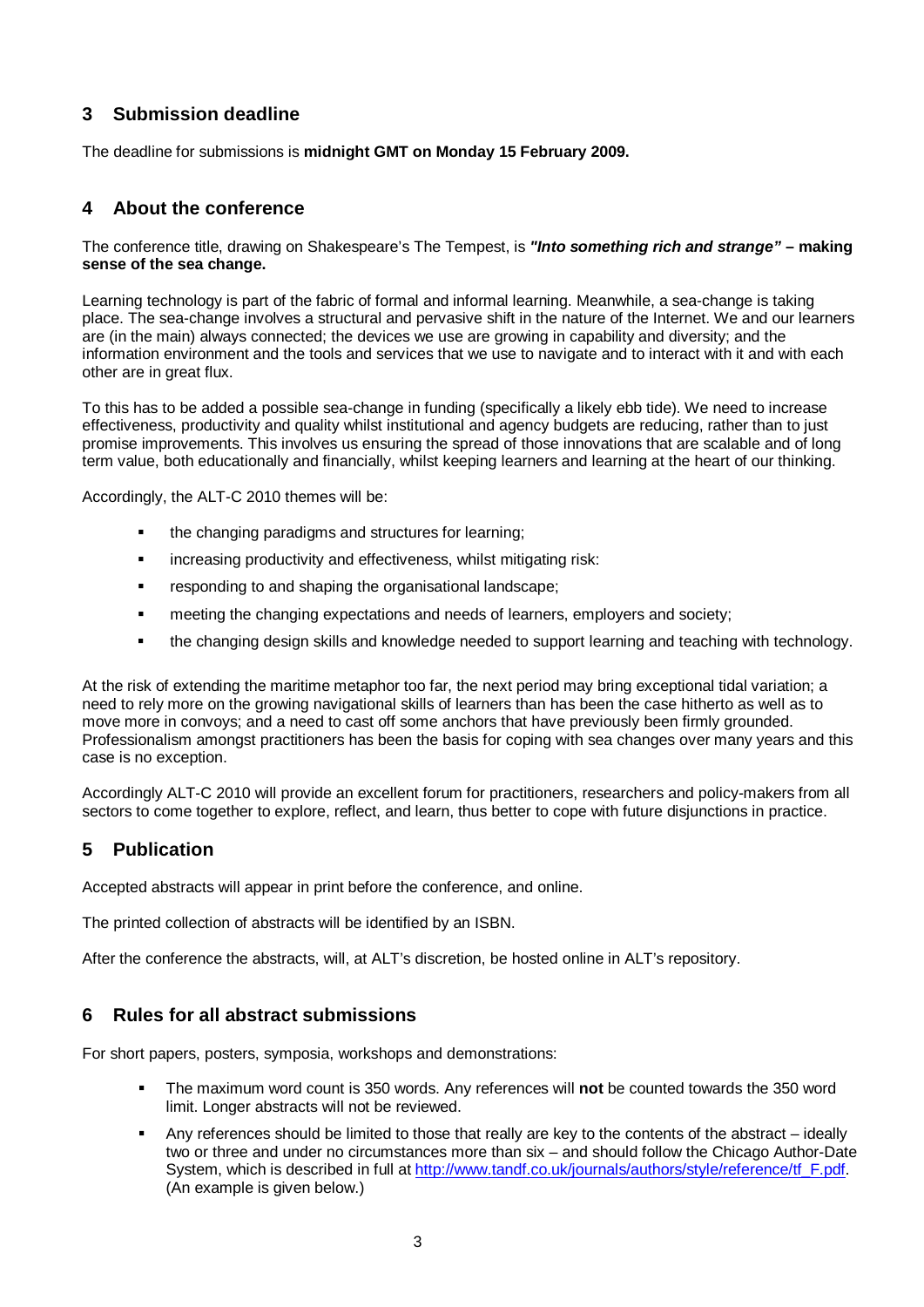- <span id="page-3-0"></span> The abstract text should not contain headings, footnotes, and presenters' names. The abstract title and presenter names and organisations are entered into the submission system in separate fields.
- Authors are required to submit **two** versions of the abstract, the first is the complete abstract, and the second is an anonymised version of the abstract that will be used for reviewing purposes<sup>[1](#page-3-1)</sup>.
- **The anonymised abstract should have all author names, institutions and references to the authors** work removed. Thus a text fragment like

"one of the authors, Jane Digby (2006), described how work at the University of Manchester …"

with the accompanying reference

"Digby, J. 2006. Tapetum character states: Analytical keys for tapetum types and activities. *Canadian Journal of Botany* 75: 1448–59."

should appear as

"one of the authors,  $\alpha$  author A>, described (2006) how work at the University of  $\alpha$ B> ..."

with the Digby, J. 2006. reference removed from the list of references.

- A list of author-provided tags (akin to keywords) is required for each submission: see section 11.2.
- Contributions must not have appeared elsewhere, in whole or in part.
- ALT is committed to an open publication model for conference contributions. By submitting a proposal to ALT-C 2010, authors agree that they or their employer retain copyright, but that the abstract if published will be licensed for use with a Creative Commons "Attribution-Non-Commercial-No Derivative Works 2.0 UK: England & Wales licence" (see [http://creativecommons.org/licenses/by](http://creativecommons.org/licenses/by-nc-nd/2.0/uk/)[nc-nd/2.0/uk/\)](http://creativecommons.org/licenses/by-nc-nd/2.0/uk/).

In addition, ALT:

- **nay approach those submitting proposals to seek clarification or request changes so that they better** fit the conference programme;
- may return ill-structured or grammatically poor submissions to the authors for correction before the review process (typically these comprise a very small proportion of all submissions);
- reserves the right to make sense-preserving grammatical edits to accepted abstracts during the proof-reading and publication process;
- will not make any alterations to the titles of accepted abstracts, but please ensure that titles are **concise**, **readily comprehensible**, and that they avoid **florid or pretentious language**.

## **7 Guidance for different session types**

#### **7.1 Short (oral) papers**

 $\overline{\phantom{a}}$ 

20 minutes as part of a 40, 60 or 80 minute session, comprising approximately 12 minutes for presentation and 8 minutes for discussion

An abstract for a short paper should describe and analyse either innovative work or some other significant contribution to the field of learning technology. The short paper format is suitable, e.g., for reviews of projects, for work-in-progress, or for discussion or position papers. A key requirement is that the paper has a clear focus. In 12 minutes of presentation time it will be difficult to present a considerable body of work, such as a complete project. Instead, presenters need to draw out and focus on key areas or points. These may, e.g., be a theory or model generated from data, a framework used to analyse experience, or key results that have significance for future activities.

<span id="page-3-1"></span> $1$  As in previous years, all proposals will be reviewed "blind". By asking you to provide the anonymised version we avoid the risk that your proposal will suffer during the anonymisation process, since you are in control of this process.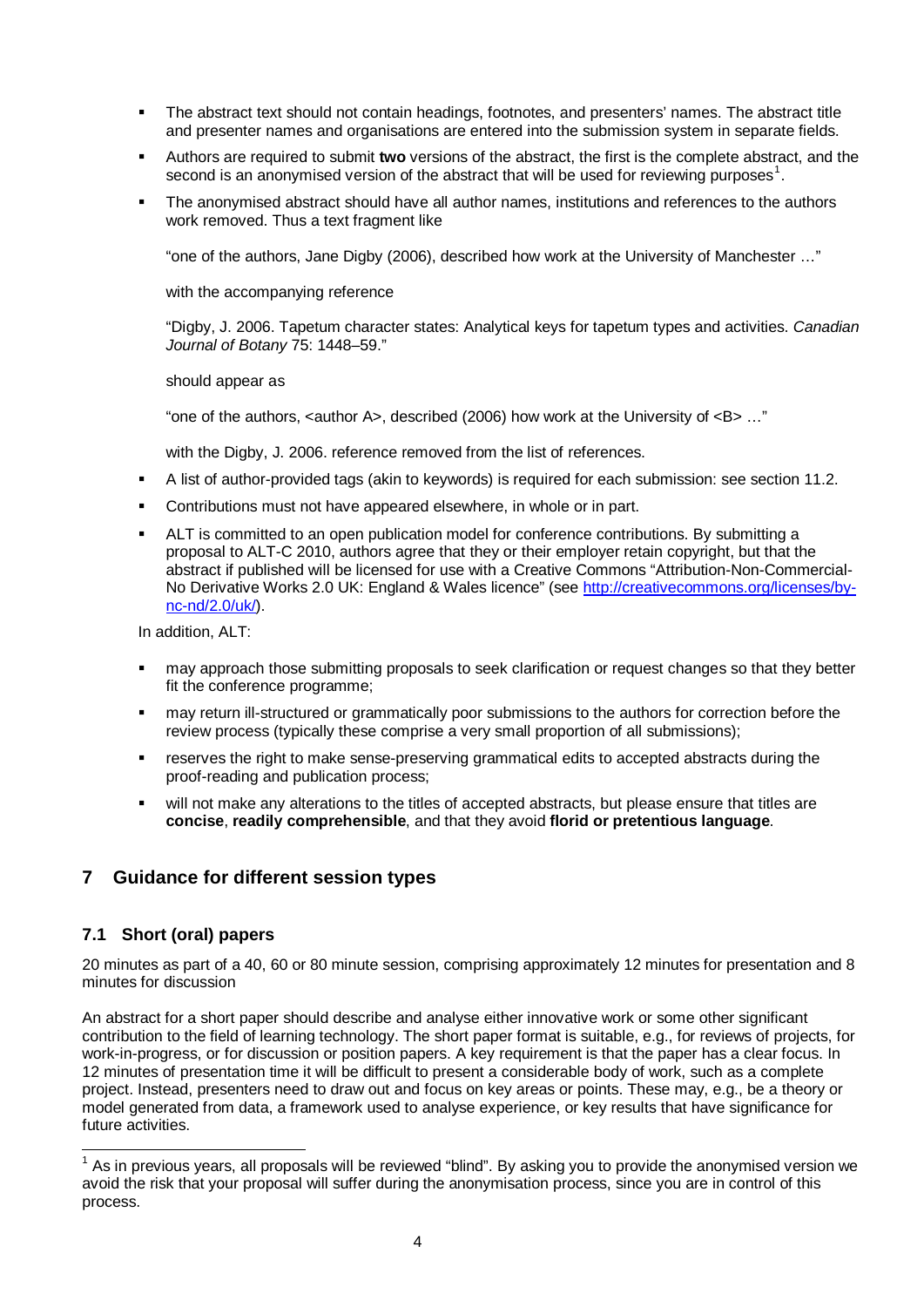<span id="page-4-0"></span>As a **guide**, the abstract for a short paper will include the following topics:

- **Background:** The area and theoretical framework of the work, e.g. "This paper takes a sociocultural perspective on the design of networked learning." or "This is an action research study of the introduction of mobile technology for learning."
- **Description of approach used**: Describe the methods being employed in the work.
- **Results of work done**: Give an account of the work that is in progress or has been carried out, and why it is important. Show how you have evaluated or conducted a critical appraisal of the work.
- **Conclusion:** Reflect on the successes and limitations of the work and its potential for further development.

Note that a written paper **is not required** in addition to the abstract.

#### **7.2 Posters**

ALT aims to give posters more prominence during ALT-C 2010 positioned in a heavily frequented location. Posters are a way to share information visually, and it is therefore important that a poster has a substantial graphic component and not just text. The poster serves two functions – as a high level stand-alone description of a topic, and as a focus for a short discussion on the topic with a small number of people in the conference's poster session(s).

For the poster session purposes, presenters may use a self-supplied laptop during discussion if required. Though ALT cannot guarantee that power sockets will be available, you can request one and we will endeavour to provide it. Wifi will be available for self supplied laptops.

Posters need to be described in an abstract which is submitted via the process described in this document. The form of the poster itself is an A0 or A1 poster, preferably in portrait orientation. The poster itself, if accepted, is brought to the conference (i.e. **it is not submitted at the same time as the abstract**).

A prize will be awarded to the best poster during the conference. See section 10. Posters are especially welcome from new practitioners or researchers, including postgraduates working in LT. Some grants to enable students to attend the conference at a discounted rate will be available. You can apply for these at the time of booking your place.

As a **guide**, the abstract for a poster will include the following topics.

- **Background**: The area and theoretical framework of the work.
- **Description of approach used:** Describe the methods being employed in the work, and how you will convey this to conference participants. Include a description of any diagram or picture that will form the focus of the poster.
- **Results of work done**: An account of the work that is in progress or has been carried out, and why it is important.
- **Conclusion**: Summarise the effect of the work done and any developments you anticipate.

This year we will encourage poster presenters to also make available a pdf or a standalone webpage of their poster. This will enable posters to be viewed electronically as well as physically thus making them potentially more flexible and more widely available to conference attendees. You do not need to address this at this stage as only an abstract is required.

#### **7.3 Symposia**

60 minutes (occasionally 80 minutes)

A symposium involves a panel of presenters who discuss or debate a key theme. Debate is key, so a symposium should **not** consist of a series of presentations followed by some time for questions. The panel must work together on a theme and pose issues for debate. Panel members may choose to defend or argue against a position, theory, model or concept; highlight areas of uncertainties; or offer different interpretations of well-known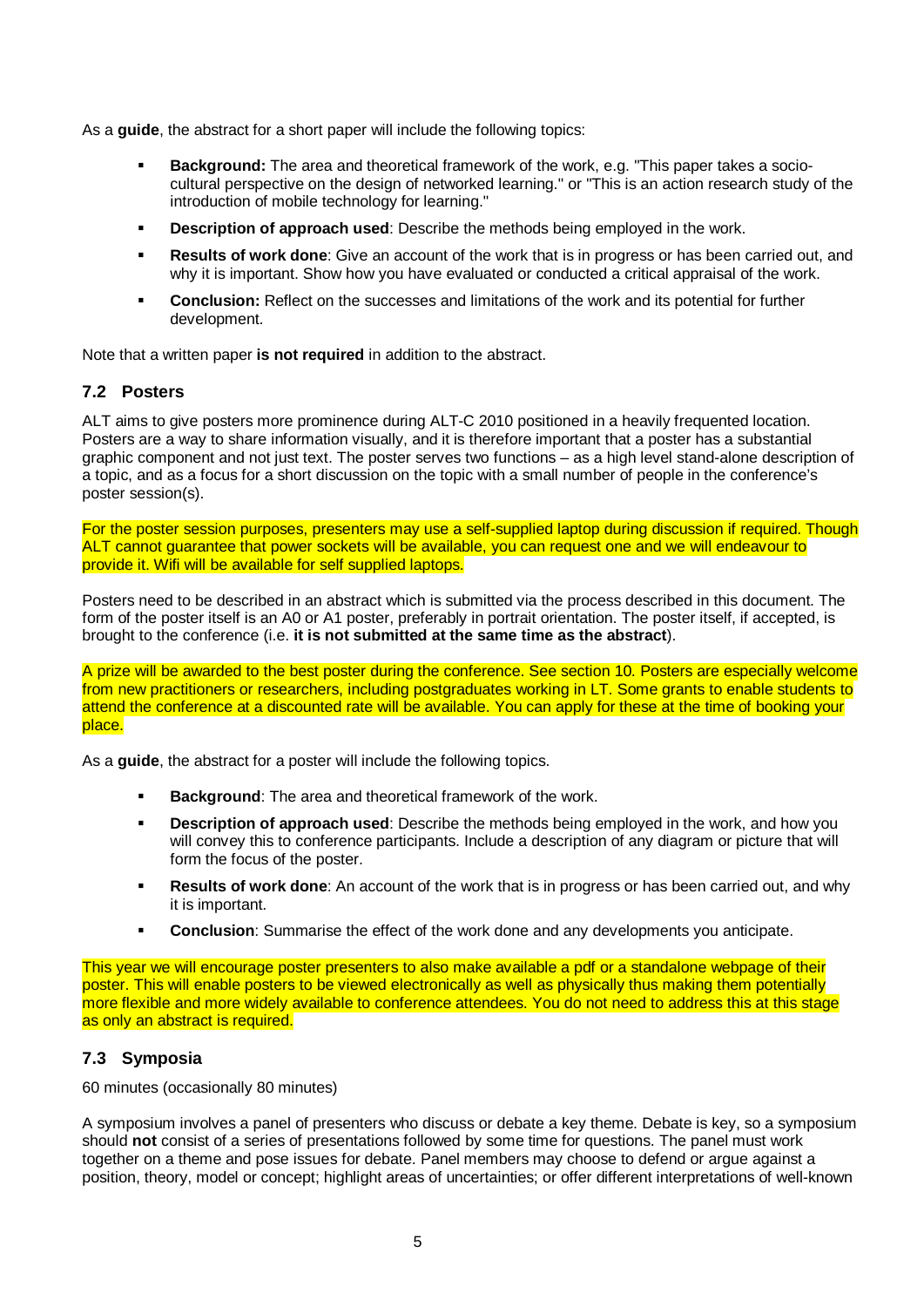<span id="page-5-0"></span>studies and their results, etc. It is also possible for one or two panel members to take one position or viewpoint and the other panel members argue against that position.

A key outcome of a symposium should be that, with contributions from the audience, an area of knowledge has been redefined or that new understandings have emerged.

All proposals should assume the 60 minute format. Should ALT decide that a topic is of sufficient weight to consider an 80 minute symposium, you will be approached to this effect in late April 2010 but the choice would then be yours.

As a **guide**, the abstract for a symposium will include the following topics.

- **Background**: The area and theoretical framework of the topic chosen, e.g. "This symposium will debate learning system embedding-related change in institutions in relation to organizational theory".
- **Ideas to be explored**: Indicate what will be discussed and why it is likely to attract an audience. Describe how your panel members will represent a range of approaches to and views on the symposium theme, to create a challenging debate or discussion.
- **Structure of session and activities**: Briefly indicate how the format will give those who attend the symposium the opportunity to contribute to the debate or discussion.
- **Intended outcomes for participants**: Describe what participants might learn from the session.

During the process of uploading your abstract (i.e. not as part of the abstract itself), you will be asked to give indicative timings to clarify the structure of the symposium.

## **7.4 Workshops**

60 minutes.

Workshops involve active participation and discussion with the focus on participants being able to develop skills, conceptual understanding or practical ideas for future implementation in their own practice, and we particularly workshop proposals that:

- cover new processes and approaches, especially those involving creativity and fresh explorations;
- enhance the ability of participants to evaluate research or reflect on practice, including opportunities for dissemination.

(A workshop might also take the form of a 'master class' where, for example, an aspect of research or evaluation is dealt with in more depth and might be aimed at 'new' researchers.)

A workshop session **must** involve significant audience participation – note that a presentation plus a discussion does not constitute a workshop.

As a **guide**, the abstract for a workshop will include the following topics.

- **Background**: The area and/or theoretical framework of the workshop, e.g. "This workshop will explore how evidence-based practice can be used to inform the future development of technology enhanced learning in schools.".
- **Ideas to be explored, or skills to be acquired**: Indicate what will be discussed and how participants will engage with the ideas.
- **Intended outcomes for participants**: Describe what participants might do in the session and how they might learn from the session.

During the process of uploading your abstract (i.e. not as part of the abstract itself), you will be asked to give indicative timings to clarify the structure of the workshop.

## **7.5 Demonstrations**

30 minutes as part of a 60 or 90-minute session.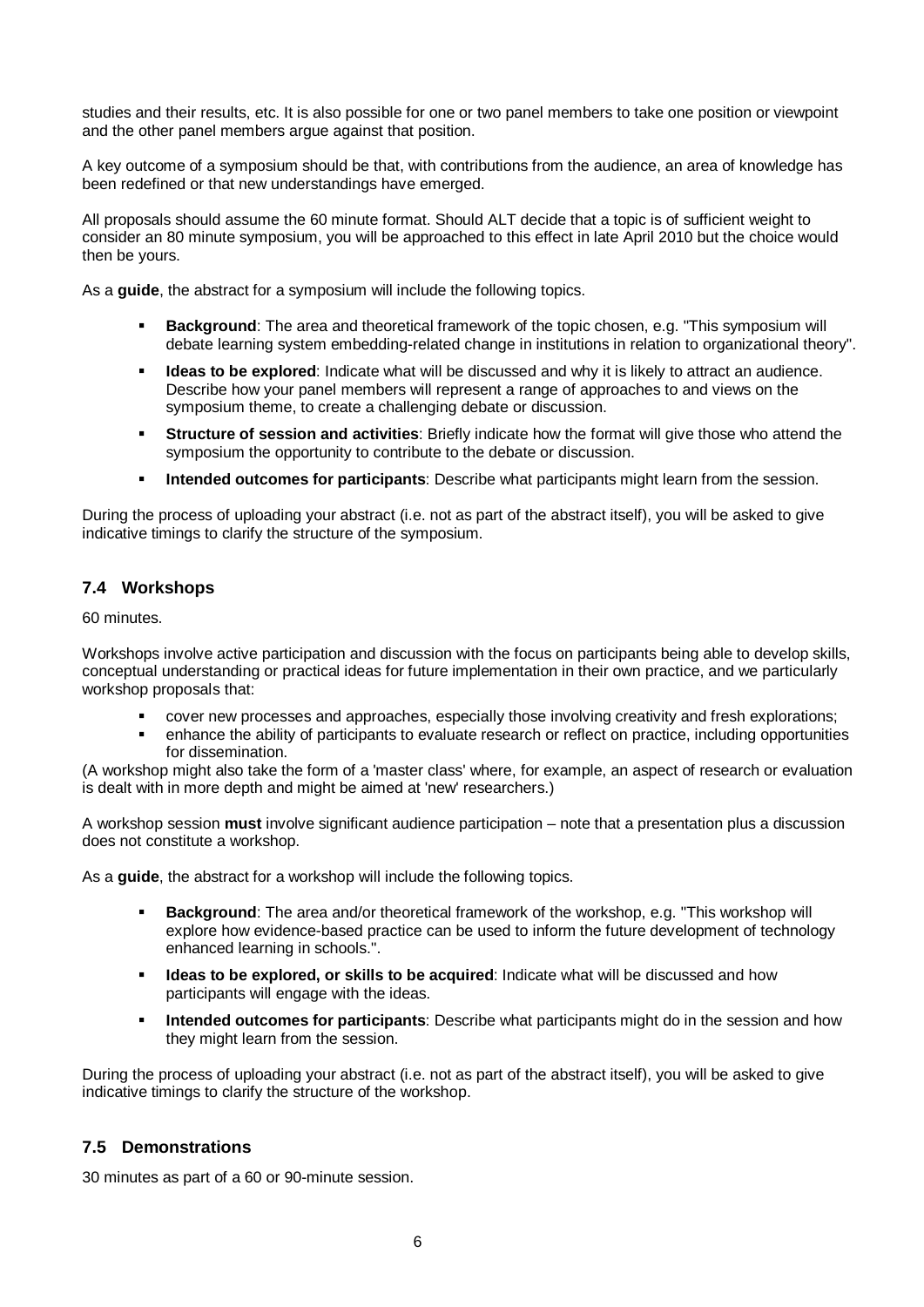<span id="page-6-0"></span>Demonstrations give an opportunity for participants to engage with practical examples of the use of technology in learning, teaching and assessment. The applications or tools to be demonstrated should either be innovative in themselves, or, alternatively, be established technologies that are being used in an innovative way.

Audience engagement may be by demonstration only, or by 'hands-on' use of the application(s) being demonstrated. In either case, a significant part of the session should be spent on demonstration or 'hands-on' use.

Demonstration presenters are encouraged additionally to submit a proposal for a poster that supplements their demonstration. This may be of particular benefit to presenters who are hoping to disseminate information to the conference at large, not just to the participants at the demonstration.

As a guide, the abstract for a demonstration will include the following topics.

- **Background**: The area and any theoretical framework of the work, which should include the issue(s) which it addresses and why the solution was selected.
- **Description of approach used**: The nature of the system/product or idea to be demonstrated.
- **Structure of session and activities:** Give an outline of the structure of the demonstration showing how the demonstration will be incorporated into the presentation, in particular showing how this will be more than a presentation. Indicate whether this will be a 'hands-on' demonstration or not.
- **Intended outcomes for participants:** Describe what participants might learn from the demonstration.

During the process of uploading your abstract (i.e. not as part of the abstract itself), you will be asked to give indicative timings to clarify the structure of the demonstration.

## **8 The reviewing, selection, and acceptance process**

After review (and, possibly, one cycle of change and re-submission) the abstract editors and the conference Programme Committee **select** abstracts for potential inclusion in the conference. After at least one presenter has booked their place at the conference, **and only then**, the paper is **fully accepted** for inclusion in the conference programme and publication.

## **8.1 Criteria for proposal review and selection**

Abstracts will be refereed according to appropriate criteria drawn from the following.

- Relevance to the conference title *"Into something rich and strange"*  **making sense of the sea change** although this does not exclude other high quality proposals*.*
- Contribution to scholarship and research into the integration of learning technologies into education.
- Reference to the characteristics and needs of learners.
- **Contribution to the development of learning technology policy or theory in education.**
- **EXECT** Links that are made between theory, evidence and practice.
- **Appropriate reflection and evaluation.**
- Clarity and coherence.
- **Usefulness to conference participants.**

In the above, education is considered broadly and includes formal and informal learning settings in schools, colleges, universities, the workplace, homes and communities, at any stage in learners' lives, including continuing adult education.

Proposals that are merely anecdotal or describe implementation without reflection, evaluation or linking to theory and research are unlikely to be accepted.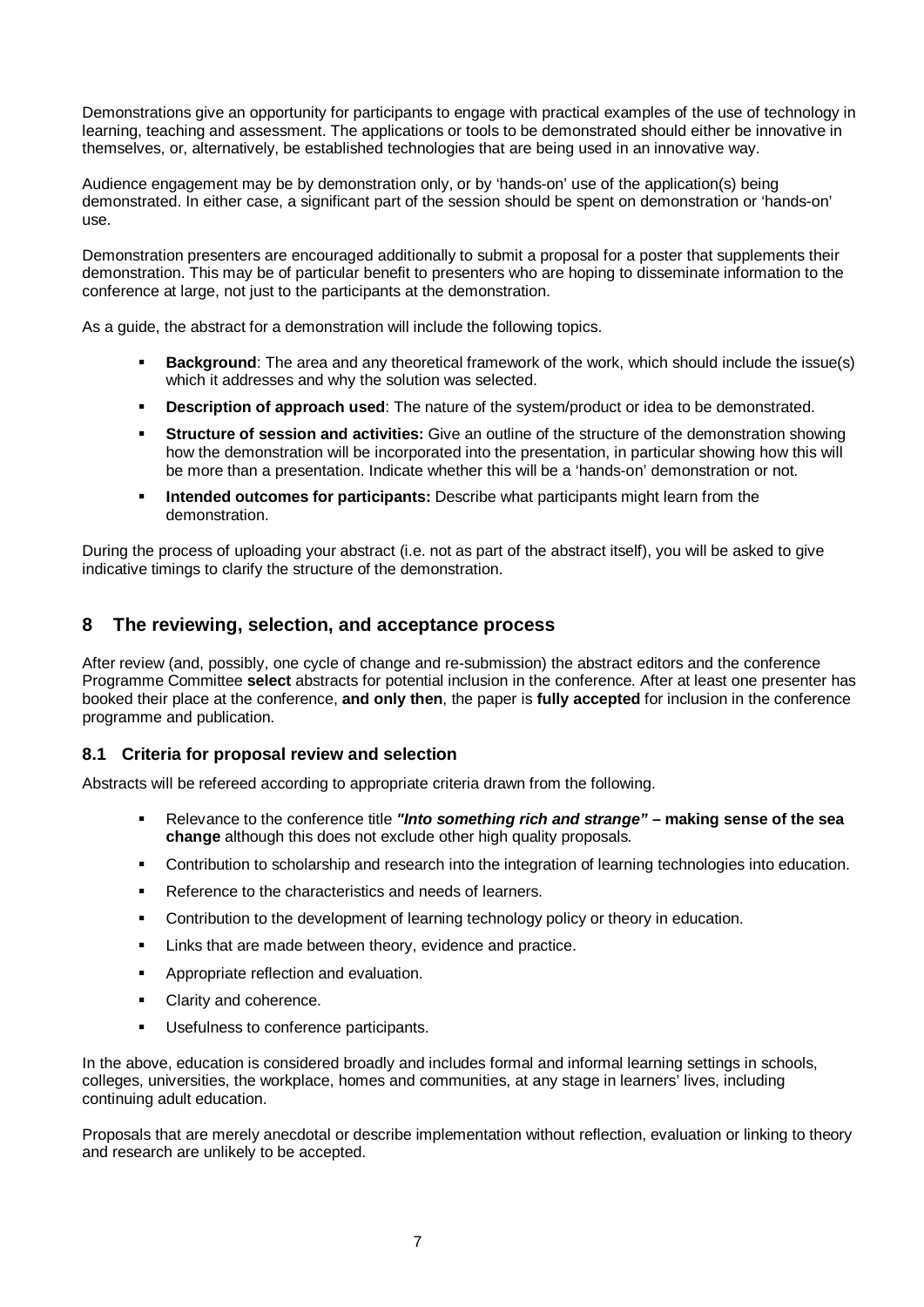## <span id="page-7-0"></span>**8.2 Review and selection**

Proposals will be blind reviewed by two anonymous reviewers, and the four editors of the abstracts volume will then work with members of the conference Programme Committee to select papers for the conference.

Some proposals may be selected on the condition that changes are made, including changes to format of presentation or timings, and the authors will be given feedback from the reviewers/editors that specifies the nature of the changes required. The revised, resubmitted proposals will then be reviewed by the editors to assess whether the reviewer/editor comments have been addressed satisfactorily.

#### **8.3 Full acceptance**

After selection for inclusion in the conference, at least one presenter **must** book to attend the conference by a deadline date that will be notified at the time of provisional acceptance. Only when this booking has been made will the paper be fully accepted for the conference.

*Please note that slightly more proposals may be selected in the review process than can be accommodated at the conference. ALT will operate a "first-come, first-served" system in relation to a) revisions (where these have been requested) and b) bookings. Therefore:* 

- *if you have been asked to revise your abstract, make the changes and resubmit the abstract as quickly possible;*
- *whether or not you have had to revise your abstract, ensure that at least one presenter books a place at the conference as soon as possible after the conference opens for bookings in May 2010.*

If so desired, ALT will on request swiftly refund any payment made by a potential presenter who books to attend the conference and whose paper is not, for any reason, accepted.

## **9 Presentation at the conference**

You will have the time mentioned above for your presentation, according to presentation type (see section 2 for times). Guidance on presenting will be provided on the conference web site or by email closer to the conference.

Please keep ALT updated on any changes to the presenter(s) for an accepted paper via admin@alt.ac.uk.

## **10 Best Poster Award**

All accepted posters will be eligible for the Best Poster Award, voted for by the conference delegates.

## **11 The online submission system**

The online submission system for ALT-C 2010 will be available at <https://alt.conference-services.net/> from mid-December 2009.

- Anyone submitting a potential contribution to the conference must create an account on the online system. If you are submitting more than one proposal you can use the same account for each submission.
- **•** You can alter a submission that you yourself have made at any time up to the deadline.
- The submission system uses pop-ups. If you have problems submitting your proposal, please temporarily allow pop-ups for this site on your browser.

## **11.1 Information required from submitters**

The submission system will require the following information.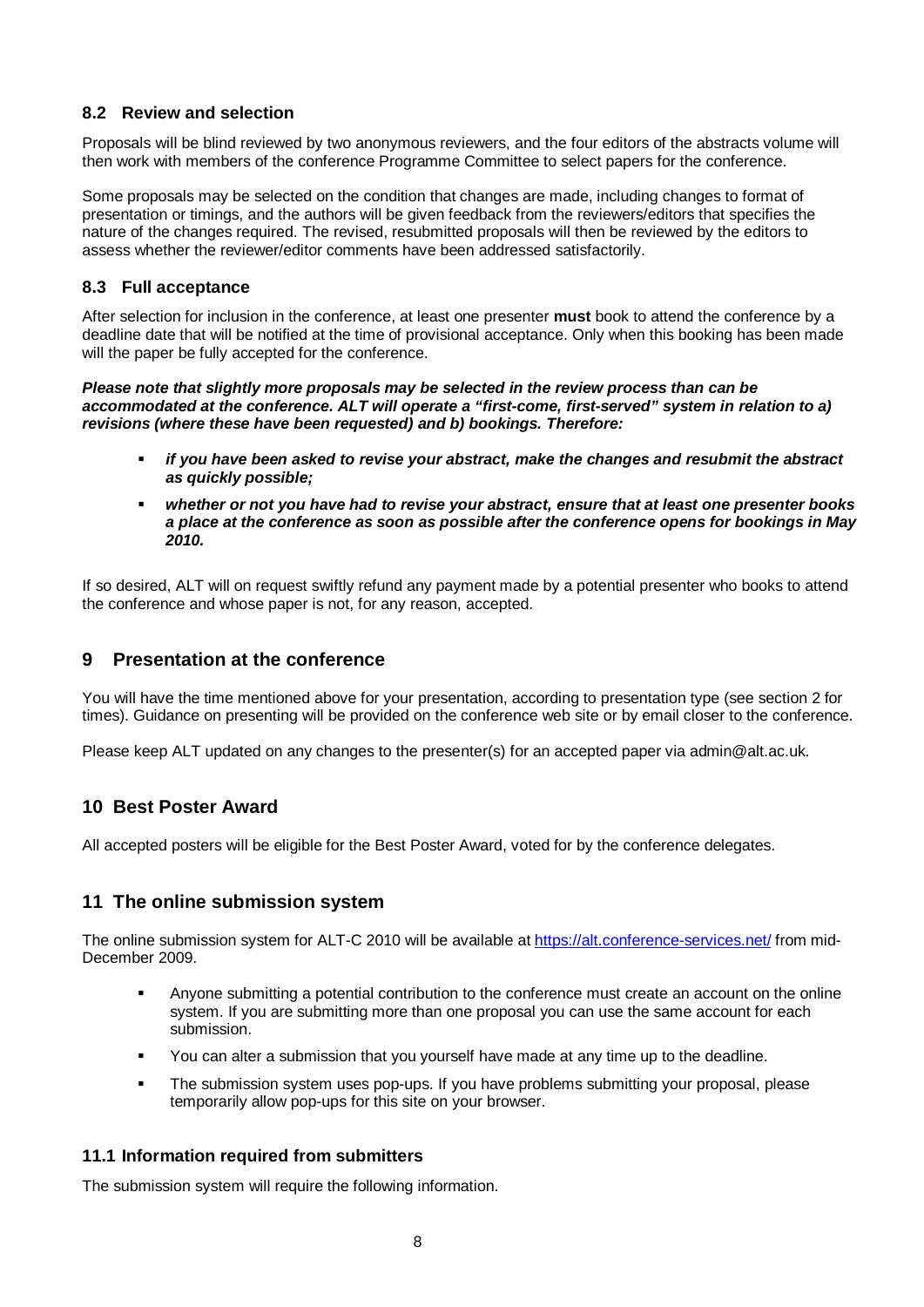- <span id="page-8-0"></span>**Title of your proposed session.**
- Name(s) of presenter(s), and their affiliations, in the order you wish them to appear in the programme.
- Session type (choose from the selection of demonstration, poster, proceedings paper, short paper, symposium, or workshop).
- Indicative timings in the case of workshops, symposia and demonstrations
- A set of author-generated tags to help in assigning reviewers, and to help people who are considering attending the session to understand its focus. Please choose these tags carefully before you start the submission process, and read carefully the tag specification in section 11.2.
- Audio-visual and IT needs (you should describe fully what your presentation requirements are, including any required software which will need to be pre-loaded. If your proposal is accepted ALT will endeavour to supply these, and consult with you if the requirements are difficult to meet).
- **Intended audience(s), e.g. practitioners, researchers, policy-makers.**
- Intended outcomes and activities for participants.
- You will also need to answer other questions regarding registering for the conference etc.

## **11.2 Tag list**

Please write the tags associated with your submission carefully. These will be used to allocate appropriate reviewers and, if your paper is accepted, to supply information to conference participants, support searching etc.

You can chose any tags that you wish but you may find that the inclusion of some tags from the lists below will enable easier and more relevant assignment of both reviewers and session and make it more likely that you will attract a reasonable audience.

Your tag list must be in this format.

- Tags are separated by spaces.
- **Tags start with a small letter.**
- Tags which are constructed from multiple words are elided with second, third, etc word initially capitalized, with a similar treatment for numbers, for example: **learnerExperience** or **web2.0**.
- The plural form is used for tags describing physical objects, for example: **tabletPCs** or **eBooks**.
- The singular form is used for concepts and approaches, for example: **constructivism** or **socialConstructivism** or **learnerExperience**.
- Acronyms that normally appear in capitals are retained as such, possibly pluralised. Only common acronyms can be used, for example: **LT VLEs PLEs CPD**.

Possible tags to include that could help demonstrate alignment with the themes are – this list is not exhaustive:

ALT, architecturalShift, architecture, **businessProcessRe-Engineering**, challengesForEducation, changingEnvironments, changingParadigmsForLearning, changingServices, changingStructures, changingTools, cmalt copingWithDiversity, **crossBoundaryWorking**, design, designKnowledge, designSkills, deviceCapabilities, deviceDiversity, earlyAnnouncement, earlyResearch, efficiency, effectiveness, employerExpectations, expectationsOfInstitutions, *financialPrudence*, funding, *globalisation*, innovationSpread, institutionalPolicy, largerGroupSizes, learnerExpectations, longTermValue, LTResearch, mainstreaming, mitigatingRisk, mobileLearning, movingLearnersBetweenSectors, navigationalTools, newBusinessModels, organisationalLandscape, pervasiveConnectivity, **processAutomation**, **processStreamlining**, productivity, professionalDevelopment, professionalisation, policyAnalysis, policyDevelopment, policyImplementation, quality, qualityImprovement, reducedFunding, research, respondingToChange, risk, scalability, selfService, selfServiceTransactions, shapingOrganisations, sharedServices, shiftingOwnership, shiftingResponsibility, simplification, societalExpectations, theCloud, thoughtpiece, transition, unitCosts, uptake, valueForMoney,

Other common tags could include – this list is not exhaustive: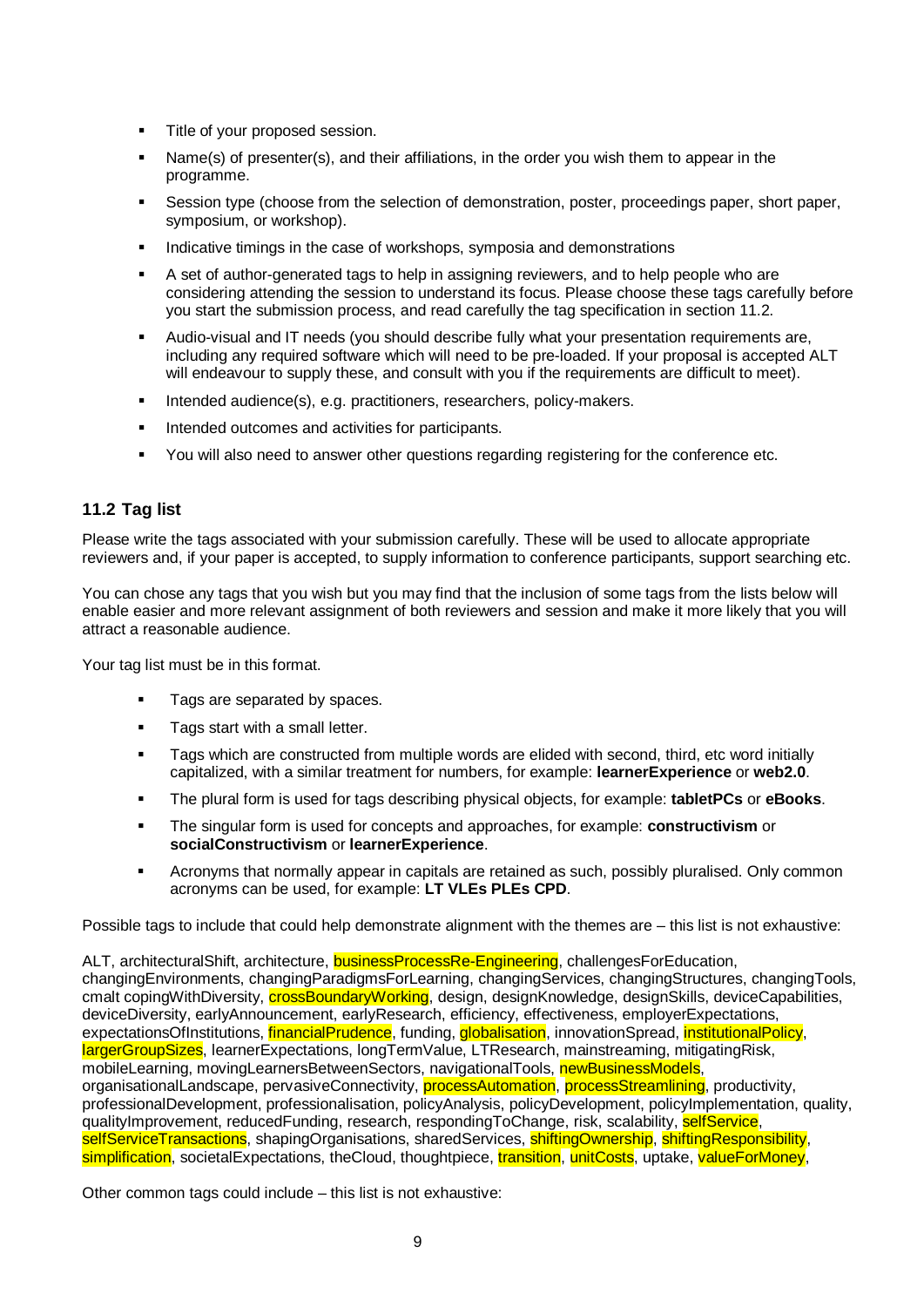<span id="page-9-0"></span>access, assessment, Becta, benefits, **boringButImportant**, caseStudy, Chrome, collaboration, constructivism, cost, CPD, crossSectoral, digitization, disciplineBased, distanceLearning, eportfolios, ethnographic, evaluation, evidence, experience, experimentDesign, FE, handheldDevices, HEA, HEARs, immersiveLearning. informalLearning, initiative, integrationIntoEnterpriseArchitecture, internationalCollaboration, JISC, languages, learnerAcceptance, learnerVoice, learningObjects, learningPlatforms, LSIS, mentoring, methodology, mobileDevices, notRocketScience, openAccess, openContent, openSource, onlineCommunities, onlineTutoring, peerSupport, podcasting, preservation, quality, recordingAchievement, repositories, reusability, savings, schools, socialNetworking, staffDevelopment, statistics, support, technology, tools, training, transcripts, transfer, uptake, VLEs, web2.0, wellbeing, workBasedLearning

#### **11.3 The submission process**

Here are some hints for submitters.

- Log in to the submission system when you have prepared your abstract. Enter your email address and the password you chose when you registered with the system.
- You will be taken to a screen on which the submission process starts. Please read the instructions on this screen carefully. If you want to submit a new proposal, select the link that says "Click here to submit a new proposal".
- Submitting a proposal is a multi-step process. Each step asks several questions. Some questions are marked "required" and you will not be able to complete your submission until these questions have been answered.
- If you have to stop part-way through the process, your submission will be stored until you return later and complete all the questions. For example, when you log in again you can click on an incomplete abstract and resume submission.

#### **11.4 Amending a submission**

If you wish to change your submission, you can do this at any time up to the deadline of midnight GMT on 15 February 2010.

- **Log in to the submission system.**
- You will see a list of the proposals that you have submitted. Select the proposal that you wish to change.
- Amending a proposal is just the same as the original submission process except that the online form will be automatically filled in with the answers that you gave previously. You don't have to change an answer if you don't want to.
- When you reach the final step and press "Finish" you will be sent an email confirming that your proposal has been amended.
- Once submissions close on the 15 February 2010 you will no longer have access to your paper until after the Programme Committee reaches decisions on the programme.
- Once your submission has been accepted for inclusion into the programme, with any amendments that are required, we intend that users will be "locked out" from access to the system to give us a free run at preparing the abstracts for publication.

#### **11.5 Queries about the submission process**

If you have any queries about the submission process or you want to withdraw from the process please contact a conference administrator at: [publications@alt.ac.uk](mailto:admin@alt.ac.uk) 

## **12 Further information**

If you have any queries related to Short Papers, Posters, Symposia, Workshops and Demonstrations, please contact one of the following Abstracts Editors: